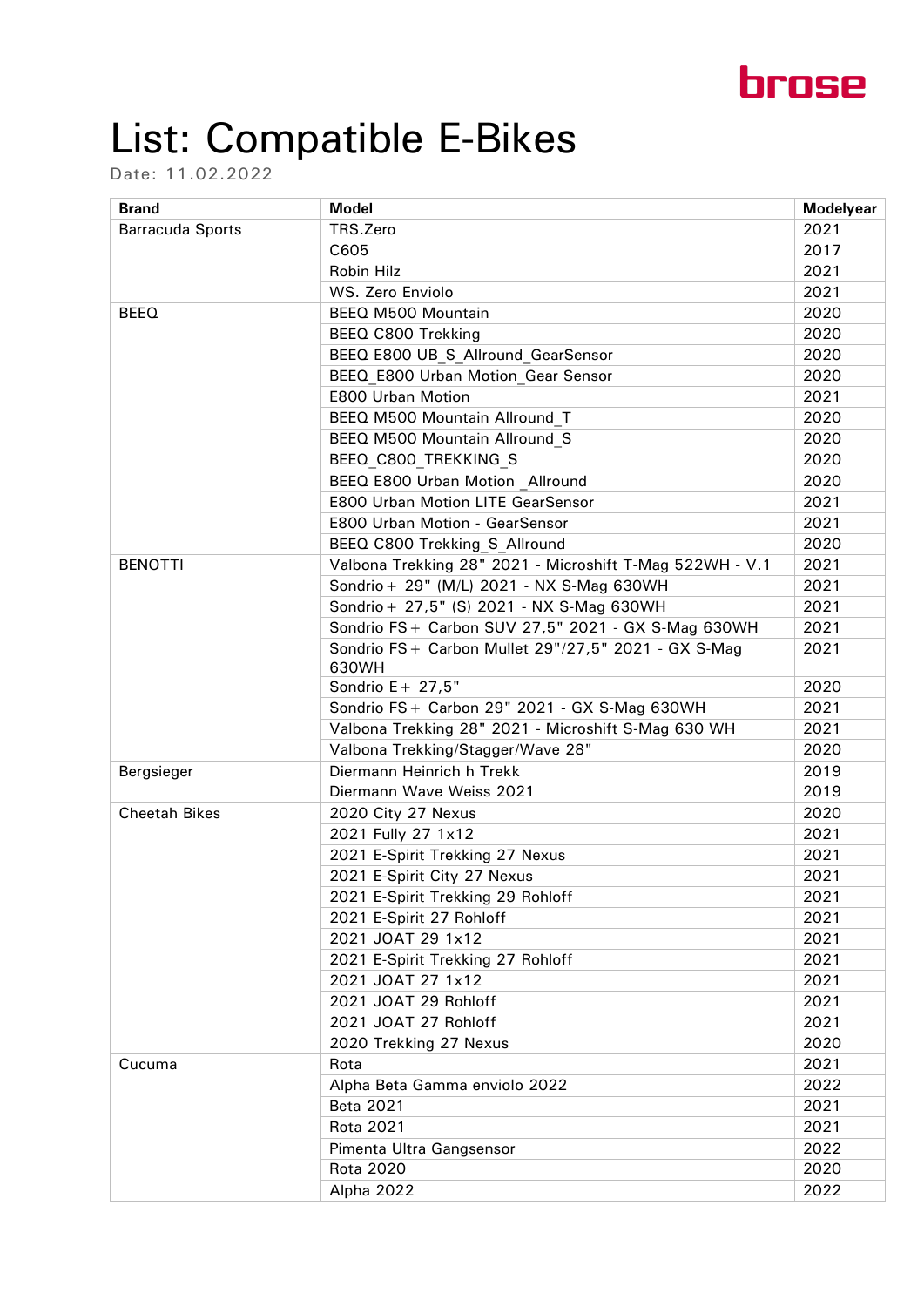|                   | <b>Beta 2022</b>                            | 2022 |
|-------------------|---------------------------------------------|------|
|                   | <b>Gamma 2022</b>                           | 2022 |
| Eflow             | eComCycle Brose Inter7                      | 2020 |
|                   | eflow eComCycle Brose Inter7 2              | 2020 |
| Cycletech         | S-Model 1                                   | 2021 |
|                   | Avalon E-Frantic mullet                     | 2021 |
|                   | <b>Avalon Frantic New Motor</b>             | 2021 |
| e-Framer          | Aare 2021 Serie                             | 2021 |
|                   | Eiger/Gstaad 2021 Serie                     | 2021 |
|                   | Aare 2020 Serie                             | 2020 |
|                   | Gstaad/Eiger 2021 Serie US (nur für Export) | 2021 |
|                   | Aare 2021 Serie US (nur für Export)         | 2021 |
|                   | Grimsel 2021 Serie                          | 2021 |
|                   | Grimsel 2021 Serie US (nur für Export)      | 2021 |
|                   | Aare 2020 Serie US (nur für Export)         | 2020 |
|                   | Thun 2021 Serie US (nur für Export)         | 2021 |
|                   | Grimsel 2021 US NUR EXPORT!                 | 2021 |
|                   | Eiger 2021 US NUR EXPORT!                   | 2021 |
|                   | <b>Thun 2021</b>                            | 2021 |
| <b>FXX Cycles</b> | E-Slowrider 522                             | 2021 |
|                   | Erocker SV                                  | 2022 |
|                   | E-Rocker                                    | 2021 |
|                   | E-Slowrider T                               | 2021 |
|                   | E-Slowrider 630 Wh                          | 2021 |
| <b>HASSEL</b>     | <b>Fully USA</b>                            | 2022 |
| Jan Janssen       | Liscio Enviolo Belt                         | 2020 |
|                   | Liscio Enviolo City Center                  | 2022 |
| Johansson         | Oscar S DC D                                | 2020 |
|                   | Oscar S DS E                                | 2020 |
|                   | Oscar S DC E                                | 2020 |
|                   | Oscar S DT D                                | 2020 |
|                   | Oscar S DS D                                | 2020 |
|                   | Oscar S DT E                                | 2020 |
|                   | Gunnar Motor T                              | 2020 |
|                   | Oscar M Motor S                             | 2020 |
|                   | Oscar S Motor S                             | 2020 |
|                   | <b>Gunnar Motor S</b>                       | 2020 |
|                   | Fiete Motor C                               | 2020 |
|                   | Gunnar Motor C                              | 2020 |
|                   | Oscar S Motor T                             | 2020 |
|                   | Clara 1.                                    | 2020 |
|                   | Fiete Brose S                               | 2020 |
|                   | Oscar S Motor C                             | 2020 |
|                   | Fiete Motor T                               | 2020 |
|                   | Gunnar DS E                                 | 2020 |
|                   | Oscar M DS D                                | 2020 |
|                   | Fiete DC                                    | 2020 |
|                   | Gunnar DT D                                 | 2020 |
|                   | Oscar M DT E                                | 2020 |
|                   | Gunnar DT E                                 | 2020 |
|                   | Fiete DT                                    | 2020 |
|                   | Gunnar DC D                                 | 2020 |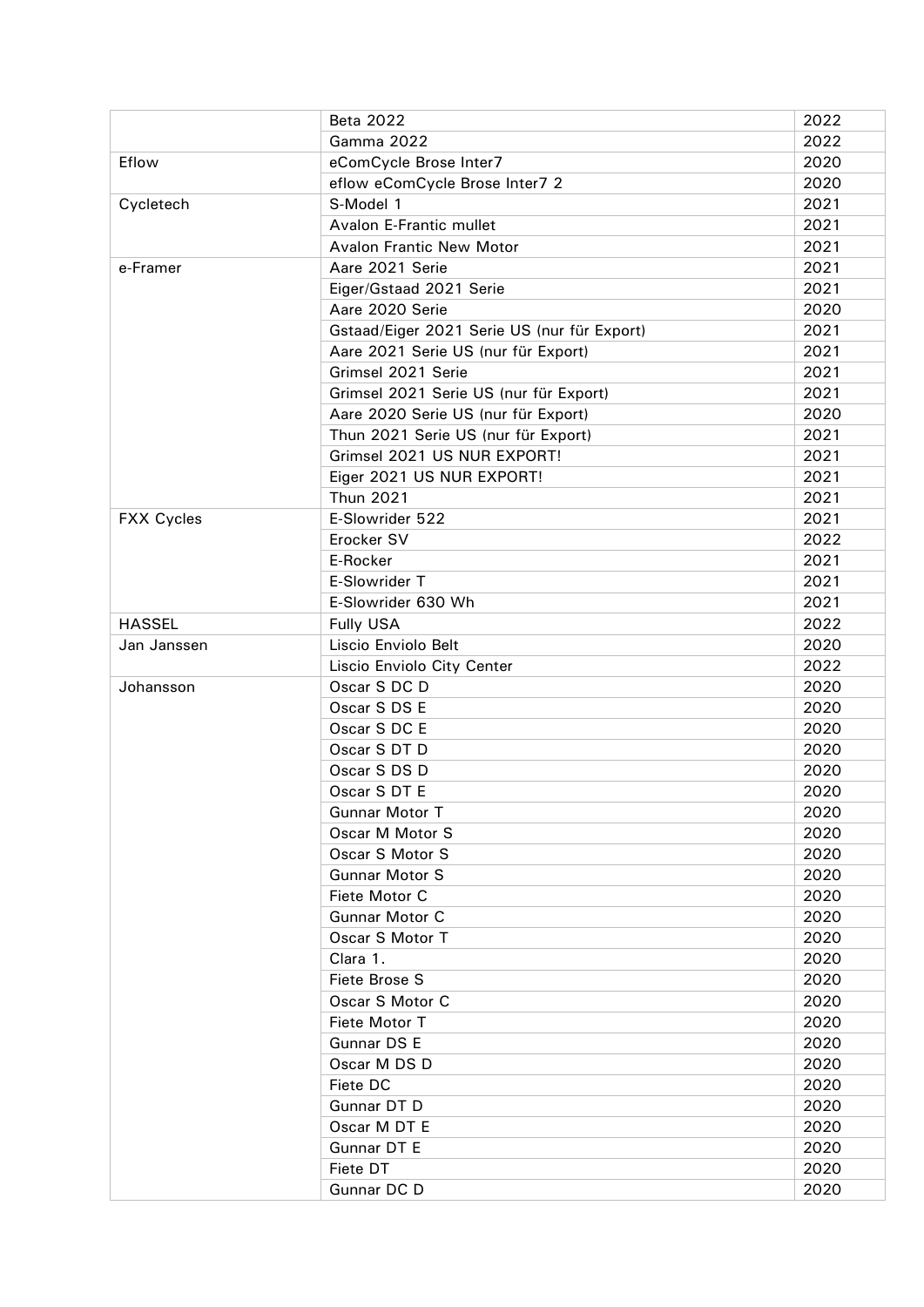|                 | Oscar M DC E                            | 2020 |
|-----------------|-----------------------------------------|------|
|                 | Gunnar DS D                             | 2020 |
|                 | <b>Fiete DS</b>                         | 2020 |
|                 | Oscar M DS E                            | 2020 |
|                 | Gunnar DC E                             | 2020 |
| Jongerius       | Jongerius Brose Premium E-bike          | 2020 |
|                 | Jongerius Brose Testfiets               | 2020 |
|                 | <b>Brose XXL New</b>                    | 2021 |
| Kraftstoff      | E-Bomb 10 Eagle 29"/EU/ SLX             | 2021 |
|                 | Kraftstoff E-SPIKE 10 EAGLE 27,5" offen | 2021 |
|                 | Kraftstoff E-SPIKE 10 EAGLE 27,5" EU    | 2021 |
|                 | E-SPIKE 10 EAGLE 29"                    | 2021 |
|                 | E-Hype 10 / EU/ SLX 2021                | 2021 |
|                 | E Hype 10 2021 US offen                 | 2021 |
|                 | E-Bomb 10 eagle                         | 2021 |
|                 | Hype 2020 neues Display                 | 2020 |
|                 | 2021 E Hype 10, 27,5"                   | 2021 |
|                 | E-Trax 10 / 2021/ Offen US / Deore      | 2021 |
|                 | E- Trax 10 EU 2021                      | 2021 |
|                 | E-Trax 8 / 2021/ EU / Deore             | 2021 |
|                 | espike 29" US Version real one          | 2021 |
|                 | E Bomb 10 eagle US 29"                  | 2021 |
| <b>KRISTALL</b> | E45 RAW II ? Kettenschaltung            | 2020 |
|                 | KR21 E-25 Mag 28" Alfine                | 2021 |
|                 | KR21 E-25 Mag 650 Alfine                | 2021 |
|                 | KR21 E-25 Mag 28"                       | 2021 |
|                 | KR21 E-25 Mag 650                       | 2021 |
|                 | KR21 E-650 All Mountain                 | 2021 |
|                 | KR20 E-45 28" Alfine                    | 2020 |
|                 | E-45 Sport mag                          | 2022 |
|                 | E-45 RAW III mag                        | 2022 |
|                 | E-650 All Mountain                      | 2021 |
| Kwadie          | Wittich GS/50/8                         | 2021 |
|                 | Wittich GS/47/8                         | 2021 |
|                 | Wittich GS/42/8                         | 2021 |
|                 | Wittich GS/50/11                        | 2021 |
|                 | Wittich 42/10                           | 2021 |
|                 | Wittich 55/10                           | 2021 |
|                 | Wittich 50/10                           | 2021 |
| Leaos           | LEAOS Commuter & Tourer 2021            | 2021 |
|                 | <b>LEAOS All Road</b>                   | 2021 |
| leecougan       | rev-e 29                                | 2020 |
|                 | e-quest team factory 29                 | 2020 |
|                 | e-quest race 27.5 Plus                  | 2020 |
|                 | e-quest 27/29 Team 2021                 | 2021 |
|                 | re-e 27.5 plus                          | 2020 |
|                 | e-quest 27.5 plus Race 2021             | 2021 |
| M1-Sporttechnik | M1 PED SMag/V10 EC2.6 210801            | 2022 |
|                 | M1 PED SMag/V10 HDampf/SSam2.6 210801   | 2022 |
|                 | ERZ Ped Eddy Current 2.6 (2021-02-23)   | 2021 |
|                 | ERZ Ped Hans Dampf 2.6 (2021-02-23)     | 2021 |
|                 | M1 S-Ped TFMag/V10 SSam2.6              | 2022 |
|                 | ERZBERG MK (ab 2020-09-01)              | 2021 |
|                 |                                         |      |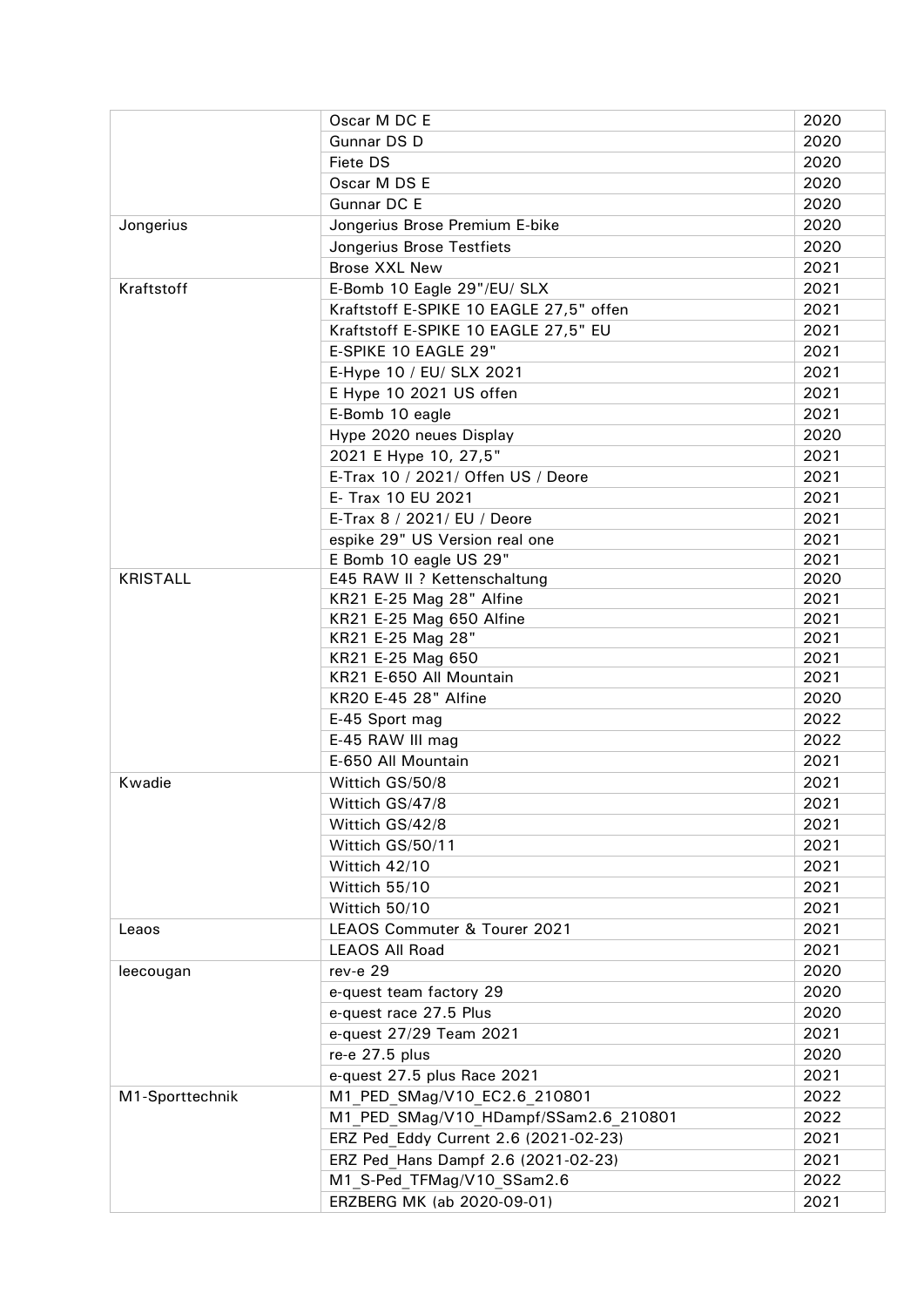|                    | ERZ Ped Eddy Current 2.8 (2021-02-23)                 | 2021 |
|--------------------|-------------------------------------------------------|------|
| <b>Marcel Kint</b> | Brose 2022.1 - Marcel Kint                            | 2022 |
|                    | <b>Brose Dominiek</b>                                 | 2022 |
|                    | Brose 2020 - Marcel Kint                              | 2020 |
|                    | Brose 2022.2 - Marcel Kint                            | 2022 |
| Maxx               | Crossmaxx EL/Drive T/ Allround                        | 2018 |
|                    | Crossmaxx ELS/V8/Allround US 32Km/h Version           | 2020 |
|                    | Racemaxx ELS B + /SMag/V8/Allround                    | 2020 |
|                    | Fab.4 ELS B + / SMag/V8/Allround                      | 2020 |
|                    | Fab.4 ELS 27,5"/SMag/V8/Allround                      | 2020 |
|                    | Racemaxx ELS 27,5"/SMag/V8/Allround                   | 2020 |
|                    | Huraxdax ELS/SMag/V8/Allround                         | 2020 |
|                    | Crossmaxx EL/Drive S/V7/Allround                      | 2020 |
|                    | Crossmaxx ELS/V8/Allround                             | 2020 |
|                    | Racemaxx EL B + /DriveS/V7/JD3                        | 2018 |
|                    | Crossmaxx EL/Drive C/V7/Allround                      | 2020 |
|                    | Fab.4 ELS B + / SMag/V8/Allround US 32 Km/h Version   | 2020 |
|                    | Huraxdax ELS/SMag/V8/Allround US 32 Km/h Version      | 2020 |
| MONTANA; OLMO;     | MONTANA-OLMO                                          | 2020 |
| <b>VEKTOR</b>      | <b>BI-POWER</b>                                       | 2020 |
|                    | <b>B POWER 27,5</b>                                   | 2020 |
|                    | ZEL <sub>2</sub>                                      | 2020 |
| My Esel            | E-Mountain 27,5"                                      | 2021 |
|                    | E-Mountain 29"                                        | 2021 |
| Nakamura           | YA60W4 E COMPLITE 960 T200 bis -104                   | 2020 |
| Nox Cycles         | 2022 NOX Hybrid All Mountain 5.9 29" (Comp/Expert)    | 2022 |
|                    | 2022 NOX Hybrid XC Tour                               | 2022 |
|                    | 2022 NOX Hybrid Enduro 7.1 Mullet (Pro)               | 2022 |
|                    | 2022 NOX Hybrid XC Tour                               | 2022 |
|                    | 2022 NOX Hybrid XC Trail 29" (Comp/Expert)            | 2022 |
|                    | 2021 NOX Hybrid XC Trail 29" (Comp/Expert)            | 2021 |
|                    | 2021 NOX Hybrid XC Tour                               | 2021 |
|                    | 2021 NOX Hybrid All Mountain 5.9 29" (Comp/Expert)    | 2021 |
|                    | 2021 NOX Hybrid XC Trail 29" (Pro)                    | 2021 |
|                    | 2021 NOX Hybrid XC Tour                               | 2021 |
|                    | 2021 NOX Hybrid All Mountain 5.9 29" (Pro)            | 2021 |
|                    | 2021 NOX Hybrid Enduro 7.1 Mullet (Comp/Expert)       | 2021 |
|                    | 2021 NOX Hybrid All Mountain 5.9 Mullet (Pro)         | 2021 |
|                    | 2021 NOX Hybrid All Mountain 5.9 Mullet (Comp/Expert) | 2021 |
|                    | 2022 NOX Hybrid All Mountain 5.9 29" (Pro)            | 2022 |
|                    | 2022 NOX Hybrid Enduro 7.1 Mullet (Comp/Expert)       | 2022 |
|                    | 2022 NOX Hybrid XC Trail 29" (Pro)                    | 2022 |
|                    | 2021 NOX Hybrid XC Tour                               | 2021 |
|                    | 2021 NOX Hybrid Enduro 7.1 Mullet (Pro)               | 2021 |
| Ortler             | <b>CPNHGN</b>                                         | 2022 |
| Pashley            | e-Prospect - WMCH                                     | 2021 |
| Poison             | Cadmium 42-622 50T-24T                                | 2021 |
|                    | Cadmium 70 584 Schaltwerk 12S 38/10-51                | 2021 |
|                    | Cadmium 42-622 Alfine 8 50-24                         | 2021 |
|                    | Lithium 65-584 Schaltwerk 11f 38/11-42                | 2021 |
|                    | Lithium 55-584 Kette 12f 38/11-51                     | 2021 |
|                    | Cadmium 57 622 Schaltwerk 11S 38/11-42                | 2021 |
|                    | Cadmium 42-622 Nex 8S 38T/20T                         | 2021 |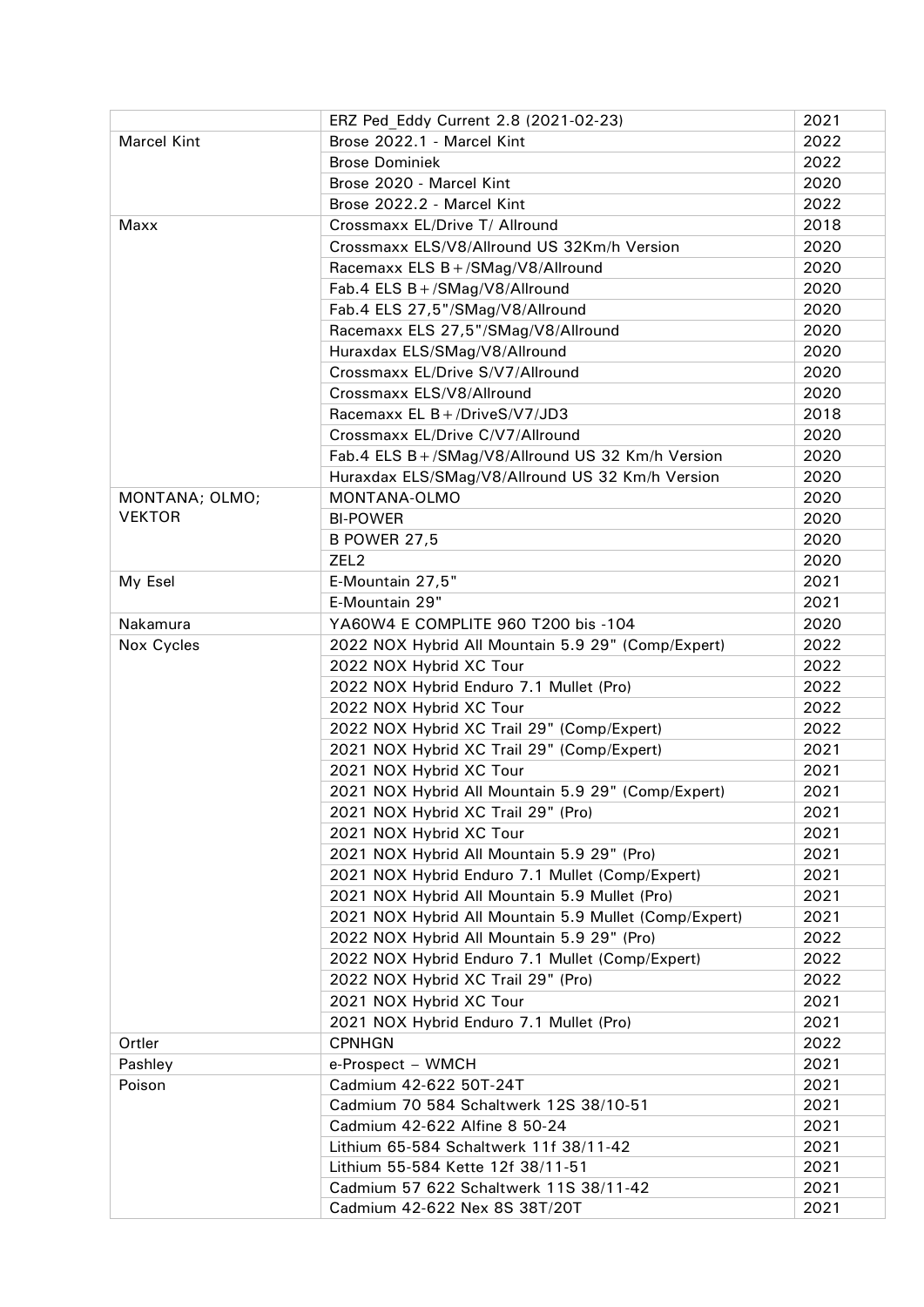| Cadmium 42-622 Alfine 8S 38T-20T        | 2021 |
|-----------------------------------------|------|
| Cadmium 42-622 Schaltwerk 10f 38/11-42  | 2021 |
| Dioxin S 4-1 50-559                     | 2021 |
| Cadmium 55-584 Alfine 8S 50T/22T        | 2021 |
| Lithium 55-584 Schaltwerk 11f 38/11-42  | 2021 |
| Cadmium 8S 46T/20T 50-584               | 2021 |
| Cadmium 50-584 Alfine 11S 50T-22T       | 2021 |
| Cadmium 50-584 Nuv 50T/24T              | 2021 |
| Cadmium Roh 47-622 50T-22T              | 2021 |
| Curare MAG S                            | 2021 |
| Cadmium 47-622 Nexus 8S 40T/20T         | 2021 |
| Cadmium 8S 50T/26T 47-622               | 2021 |
| Cadmium 47-622 Nexus8S 39T/22T          | 2021 |
| Cadmium 42-622 Alfine 11 S 50-22        | 2021 |
| Cadmium 11S Kette 47-622                | 2021 |
| Cadmium 50-584 Schaltwerk 10f 38/11-42  | 2021 |
| Cadmium 47-622 Alfine 8 S 50-22         | 2021 |
|                                         |      |
| Dioxin 50-622 4-1 Roh                   | 2020 |
| Cadmium 55-584                          | 2021 |
| Lithium 55-584 Schaltwerk 10f 38/11-42  | 2021 |
| Lithium 55-584 Schaltwerk 10f 38/11-42  | 2021 |
| Cadmium 55-584 Schaltwerk 10f 38/11-42  | 2021 |
| Curare 65-584 Schaltwerk 12f 34/11-50   | 2021 |
| Cadmium Roh 50T-19T 50-584              | 2021 |
| Cadmium 50 584 Alfine 8S 50-24          | 2021 |
| Cadmium 42 622 Alfine 8S 50-22          | 2021 |
| Cadmium 42 622 Schaltwerk 10S 11-42     | 2021 |
| Cadmium 50-584 Schaltwerk 10f 38/11-42  | 2021 |
| Cadmium 50-622 Schaltwerk 11f 38/11-42  | 2021 |
| Cadmium 47-622 Nuv 50T/24T              | 2021 |
| Lithium 55-622 Schaltwerk 10f 38/11-36  | 2021 |
| Cadmium 47-622 Kette 10 fach 38/11-36   | 2021 |
| Cadmium 42-622 Alfine 8 50-24           | 2021 |
| Cadmium 47-622 Schaltwerk 10S 38T/11/42 | 2022 |
| Cadmium 55-584 Schaltwerk 11F 38/11-42  | 2021 |
| Cadmium 47-622 Roh 50T-20T              | 2021 |
| Lithium 55-584 Schaltwerk 10f 38/11-42  | 2021 |
| Cadmium 47 622 Schaltwerk 10S 38/11-36  | 2021 |
| Cadmium 50-622 Envilo 50 T/ 22 T        | 2021 |
| Cadmium 47-622 Nex 5S 50T-28T           | 2021 |
| Cadmium S-Mag 50-584, 50-24             | 2021 |
| Cadmium 50-622 Nex 8S 55T/24T           | 2021 |
| Cadmium 42-622 Roh 50T-20T              | 2021 |
| Lithium 55-584 Schaltwerk 10f 38/11-36  | 2021 |
| Cadmium 55-584 Alfine 8S 50T-24T        | 2021 |
| Cadmium 55-584 Alfine 8S 50T/22T        | 2021 |
| Lithium 55-622 Schaltwerk 11f 38/11-42  | 2021 |
| Lithium 60-584 Schaltwerk 12f 38/11-50  | 2021 |
| Lithium 55-584 Schaltwerk 10f 40/11-36  | 2021 |
| Cadmium 50-584 Schaltwerk 11f 38/11-42  | 2021 |
| Cadmium 37-622 Alfine 11 S 50 T / 24 T  | 2021 |
| Lithium 584-55 Schaltwerk 10s 11/42     | 2021 |
| Lithium 55-584 Schaltwerk 12f 38/11-50  | 2021 |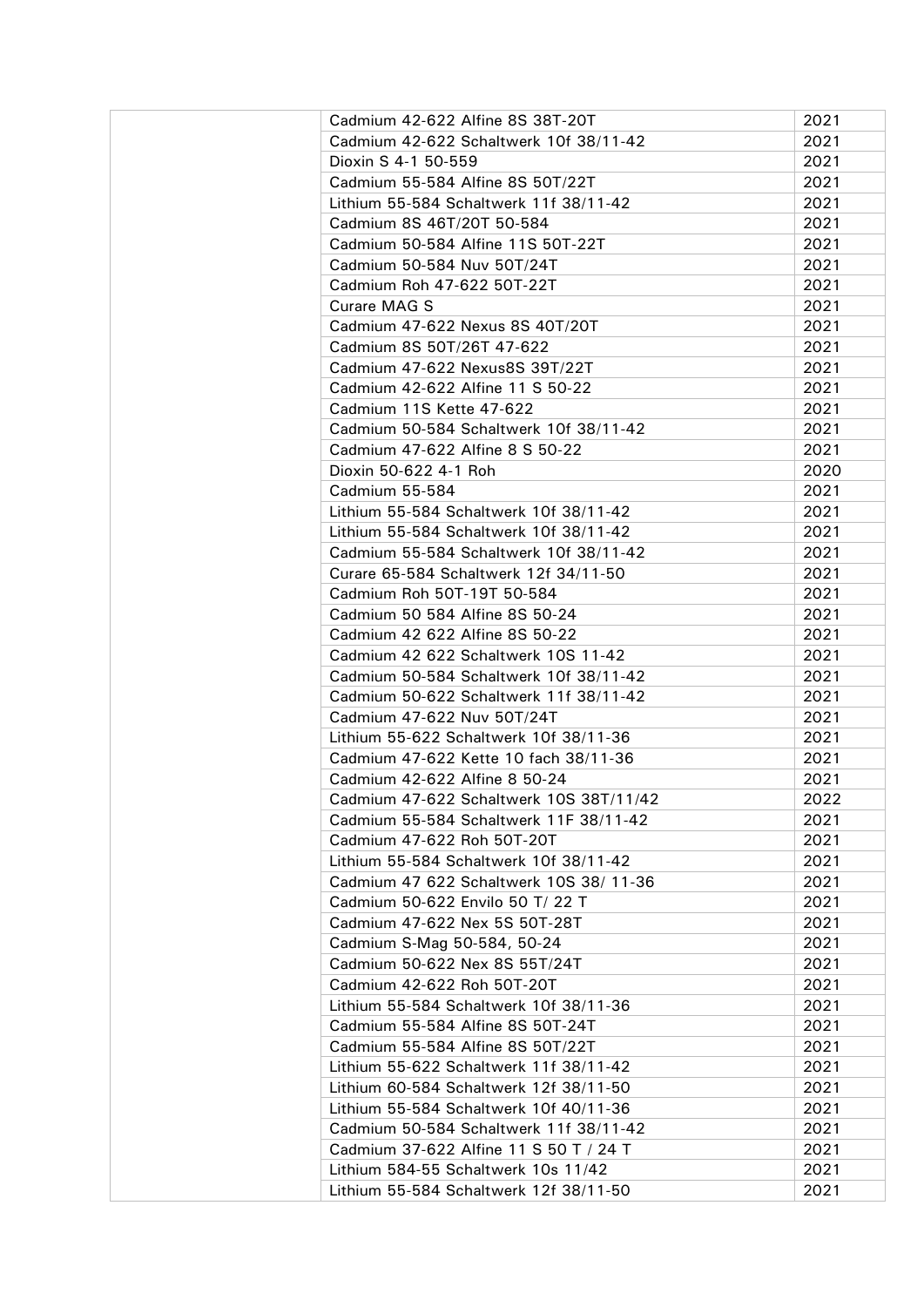| Cadmium 50-584 Nuv 38/18T                                         | 2021 |
|-------------------------------------------------------------------|------|
| Cadmium 55-622 Schaltwerk 11f 38/11-42                            | 2021 |
| Cadmium 47-622 Nuv 50T / 22                                       | 2021 |
| Cadmium 42-622 Nex 8S 50T/22T                                     | 2021 |
| Cadmium 55-584 Nex 8S 50T/22T                                     | 2021 |
| Cadmium 47-622 Alfine 8 S 55T/22T                                 | 2021 |
| Cadmium 42-622 Alfine 8G 38T/20T                                  | 2022 |
| Cadmium 42-622 Rohloff 14 50T/20T                                 | 2022 |
| Lithium 55-584 Schaltwerk 12f 38/10-51                            | 2022 |
| Cadmium 42-622 Envilo 55T /22T                                    | 2022 |
| Cadmium 55-584 Rohloff 50T/19T                                    | 2022 |
| Cadmium 55-622 Alfine 8S 50T-24T                                  | 2021 |
| Lithium 55-584 Schaltwerk 11f 38/11-42                            | 2021 |
| Cadmium 50-622 nexus 50T/22T                                      | 2021 |
| Cadmium 50-584 Nexus 8S 50T-22T                                   | 2021 |
| Dioxin 47-622 ALF 8S 42T-20T                                      | 2021 |
| Cadmium 55-584 Alfine 8S 50/22                                    | 2022 |
| Cadmiun 47-622 Nex 8S 38T/20T                                     | 2021 |
| Curare 65-584 12S 34T/10-50                                       | 2021 |
| Cadmium 55-584 Alfine 8/50-24                                     | 2021 |
| Cadmium 42-622 Nuv 55T 22 T                                       | 2021 |
| Cadmium 42-622 Alfine 8S 50T-22T                                  | 2021 |
| Cadmium Nuvinci 60-584 50T24T                                     | 2021 |
| <b>Curare MagS Spezial</b>                                        | 2021 |
| Cadmium 42-622 11s 40/11-42                                       | 2021 |
| Cadmium 55 622 Schaltwerk 11S 38/11-42                            | 2021 |
| Cadmium 47 622 Alfine 8S 38-20                                    | 2021 |
| Cadmium 55 584 50-22 Alfine 8                                     | 2021 |
| Lithium 55-584 Schaltwerk 12f 38/11-50                            | 2021 |
| Cadmium Nuvinci 47-622 38T-18T                                    | 2021 |
| Cadmium 50 584 Schaltwerk 11S 38/11-50                            | 2021 |
| Cadmium 55-584 Schaltwerk 12f 38/11-50                            | 2021 |
| Curare 65-584 Schaltwerk 12f 36/10-50                             | 2021 |
| Lithium 55-584 Schaltwerk 11S 38T 11/42                           | 2021 |
| Cadmium 62-584 4-1 Allround Display                               | 2020 |
| Cadmium 55-584 Kette                                              | 2021 |
| Lithium 70-584 Schaltwerk 12f 38/12-50                            | 2021 |
| Cadmium 50-622 Alfine 8S 50T-22T                                  | 2021 |
|                                                                   | 2021 |
| Cadmium 50 584 Rohloff 14S 50/20<br>Cadmium 42-584 Alfine 8/50-24 |      |
|                                                                   | 2021 |
| Cadmium 47 622 Aline 8S 50-24                                     | 2021 |
| Cadmium 47-622 Schaltwerk 10f 38/11-42                            | 2021 |
| Cadmiun 55-584 Nexus 8S 50T/22T                                   | 2021 |
| Cadmium Kette 11-40 11 Fach                                       | 2021 |
| Cadmium 47-622 Alfine 11 50-24                                    | 2021 |
| Cadmium Nexus 5 60-584 27-38T                                     | 2021 |
| Cadmium 55-584 Schaltwerk 11 f 38/11-42                           | 2021 |
| Lithium 60-622 Schaltwerk 12f 38/11-51                            | 2021 |
| Lithium 73-584 Schaltwerk 12f 38/11-51                            | 2021 |
| Lithium 55-584 Schaltwerk12S 38T 11/50                            | 2021 |
| Cadmium 47-622 Rohloff S 46T-19T                                  | 2021 |
| Dioxin 50-622 Schaltwerk 11f 42T/11-42                            | 2021 |
| Cadmium MAG                                                       | 2021 |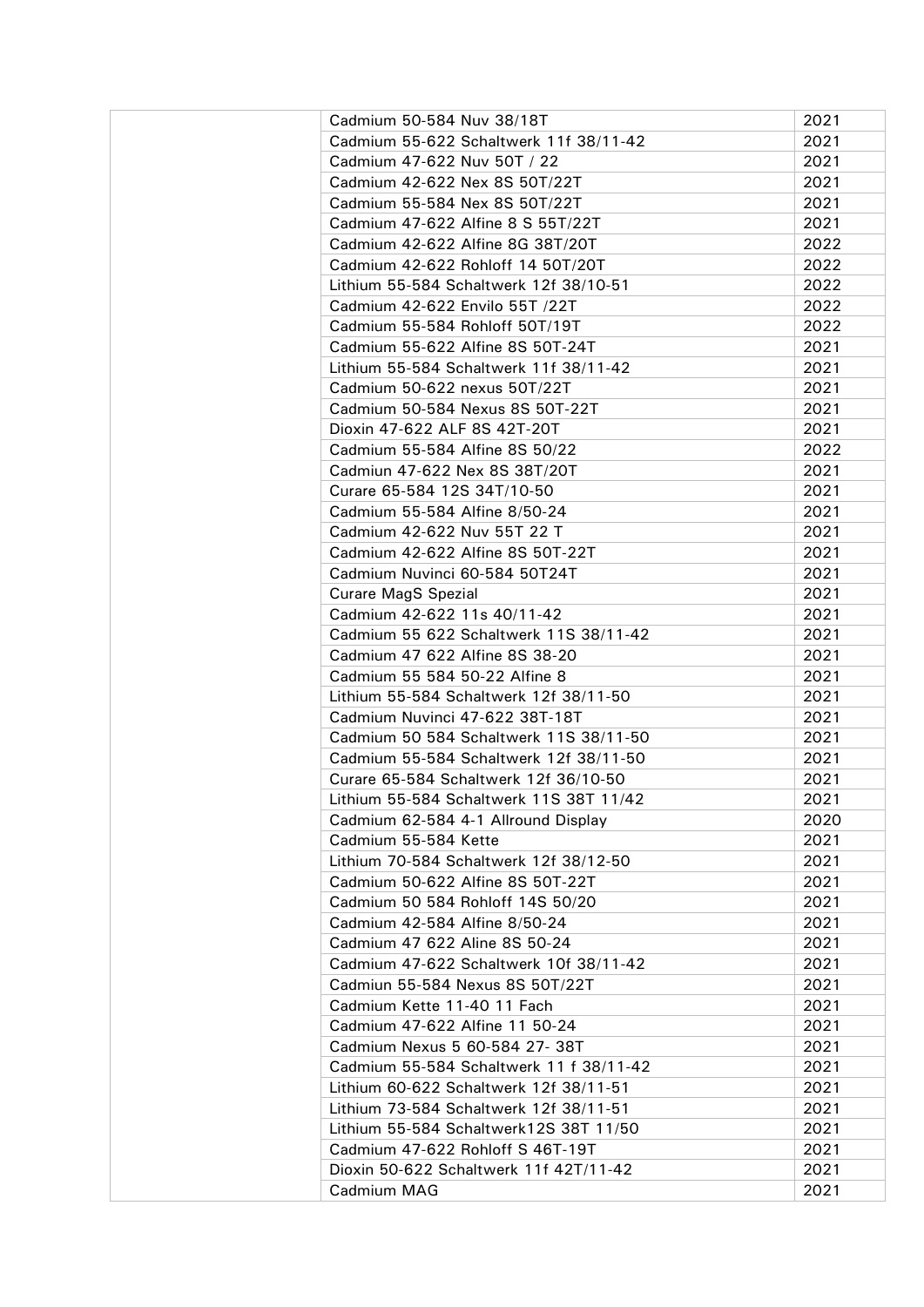|             | Cadmium 50-584 Nuv 38T 19T               | 2021 |
|-------------|------------------------------------------|------|
|             | Cadmium 60-584 Schaltwerk 11f 38/11-42   | 2022 |
|             | Cadmium 47-622 Nuv 55T/22T               | 2021 |
|             | Cadmium 55-584 Nexus 8S 38T-20T          | 2022 |
|             | Curare 65-584 Schaltwerk 12f 36/10-51    | 2022 |
|             | Cadmium 42-622 Nexus 5S 38T /27T         | 2021 |
|             | Lithium 50-584 Schaltwerk 11f 38/11-42   | 2021 |
|             | Cadmium 50-622 Schaltwerk 10f 38/11-42   | 2021 |
|             | Cadmium 42-622 Alfine 8S 50T-22T         | 2021 |
|             | Cadmium 55 584 Schaltwerk 11S 38/11-42   | 2021 |
|             | Cadmium 55-662 12f 11-50t                | 2021 |
|             | Cadmium 47-622 Nuv 50T /26T              | 2021 |
|             | Cadmium 50-622 Alfine 11S 50T/22T        | 2021 |
|             | Cadmium 50-622 Alfine 8S 50T/22T         | 2021 |
|             | Cadmium 42-622 Schaltwerk 10f 38 /11-42  | 2021 |
|             | Cadmium 42-622 Schaltwerk 10 S 38T 11/42 | 2021 |
|             | Cadmium 47-622 Schaltwerk 10f 38/11-42   | 2021 |
|             | Cadmium 42-622 Alfine 8S 50T /22T        | 2021 |
|             | Cadmium 42-622 Schaltwerk 11f 38/11-42   | 2021 |
|             | Cadmium 42-622 Schaltwerk 11f 38/11-42   | 2021 |
|             | Cadmium 50-622 Nex 8S 50T/22T            | 2021 |
|             | Lithium 65-584 Schaltwerk 12f 38/11-50   | 2021 |
|             | Cadmium 60-584 12S 38T - 11/50 T         | 2021 |
|             | Cadmium 50-584 Nuv 50T /22               | 2021 |
|             | Cadmium 47-622 10S 38T11 - 42T           | 2021 |
|             | Cadmium 8S 50T/24T 42-622                | 2021 |
|             | Cadmium 47-622 12S 38T - 11/50T          | 2021 |
|             | Cadmium 55-584 12S 38T - 11/50           | 2021 |
|             | Cadmium 55-584 Alfine 8S 55-24           | 2020 |
|             | Cadmium 50-584 Schaltwerk 11S 38/11-42   | 2021 |
| Rotwild     | RT750 Toure FS                           | 2021 |
|             | RC750 Core FS                            | 2021 |
|             | RE750 Core FS                            | 2021 |
|             | <b>RC750 Ultra FS</b>                    | 2021 |
|             | RC750 Pro FS                             | 2021 |
|             | RX750 Ultra FS                           | 2021 |
|             | RT750 Tour FS                            | 2021 |
|             | RE750 Pro FS                             | 2021 |
|             | RC750 Core HT                            | 2021 |
|             | RT750 Tour HT                            | 2021 |
|             | RX750 Pro FS                             | 2021 |
|             | RX750 Core FS                            | 2021 |
|             | RC750 Ultra FS                           | 2021 |
|             | RE750 Pro FS                             | 2021 |
|             | RX750 Core FS                            | 2021 |
| <b>VENT</b> | LDV500RR                                 | 2021 |
|             | LDV500 EU produzione                     | 2022 |
|             | <b>LDV500 EU</b>                         | 2021 |
|             | LDV500RR US                              | 2021 |
|             | <b>LDV500 US</b>                         | 2021 |
| <b>WMF</b>  | GS/55/8                                  | 2021 |
|             | Modell 2                                 | 2020 |
|             | 47/10                                    | 2021 |